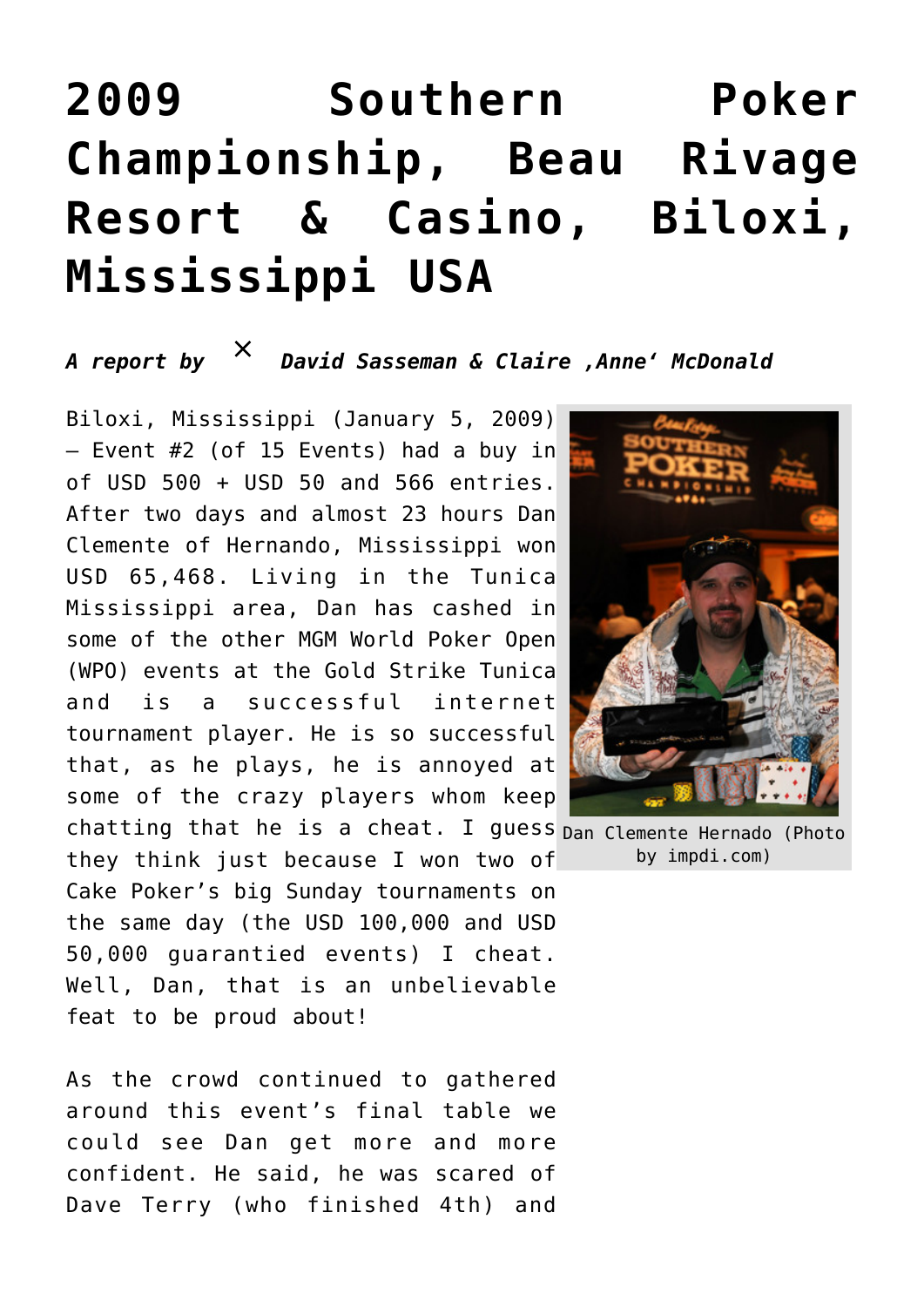Brian Anderson (who finished 3rd) but then, after beating Dave in a couple of hands, and watching Brian's stack dwindled, his confidence grew until he took home the money, the diamond studded solid white gold bracelet, and a seat to the USD 10,000 WPT Event (which will be played January 14-17 and will be televised on Fox Sports Net).

On the final hand Dan had a pocket pair of fives (55) and Justin Wilkerson (who finished 2nd) had A4. The flop came 433. Giving both players two pair! Dan bet a little, Justin came over the top and Dan pushed all-in hoping Justin did not have a 3 or an overpair. Justin called. Two blanks came on the turn and river giving Dan the win.

The turn out to these first three events has been great. Event #1 had over 1000 players- wow. Event #3 is a USD 1,000 buy in with 409 entries and a total prize pool of USD 204,500. The 2009 Southern Poker Championship continues through January 17th.

Over the next several days, tournament will include seven-card stud, pot-limit Omaha, limit hold'em, and Omaha high-low.

Photo of the champion by Digital Masters (http://www.impdi.com).

## **Final Results Event #2**

Event #2 January 4-5 Buy In USD 500 No-Limit Hold'em Number of Entries 566 Net Prize Pool USD 264,510 First Place Prize USD 65,468